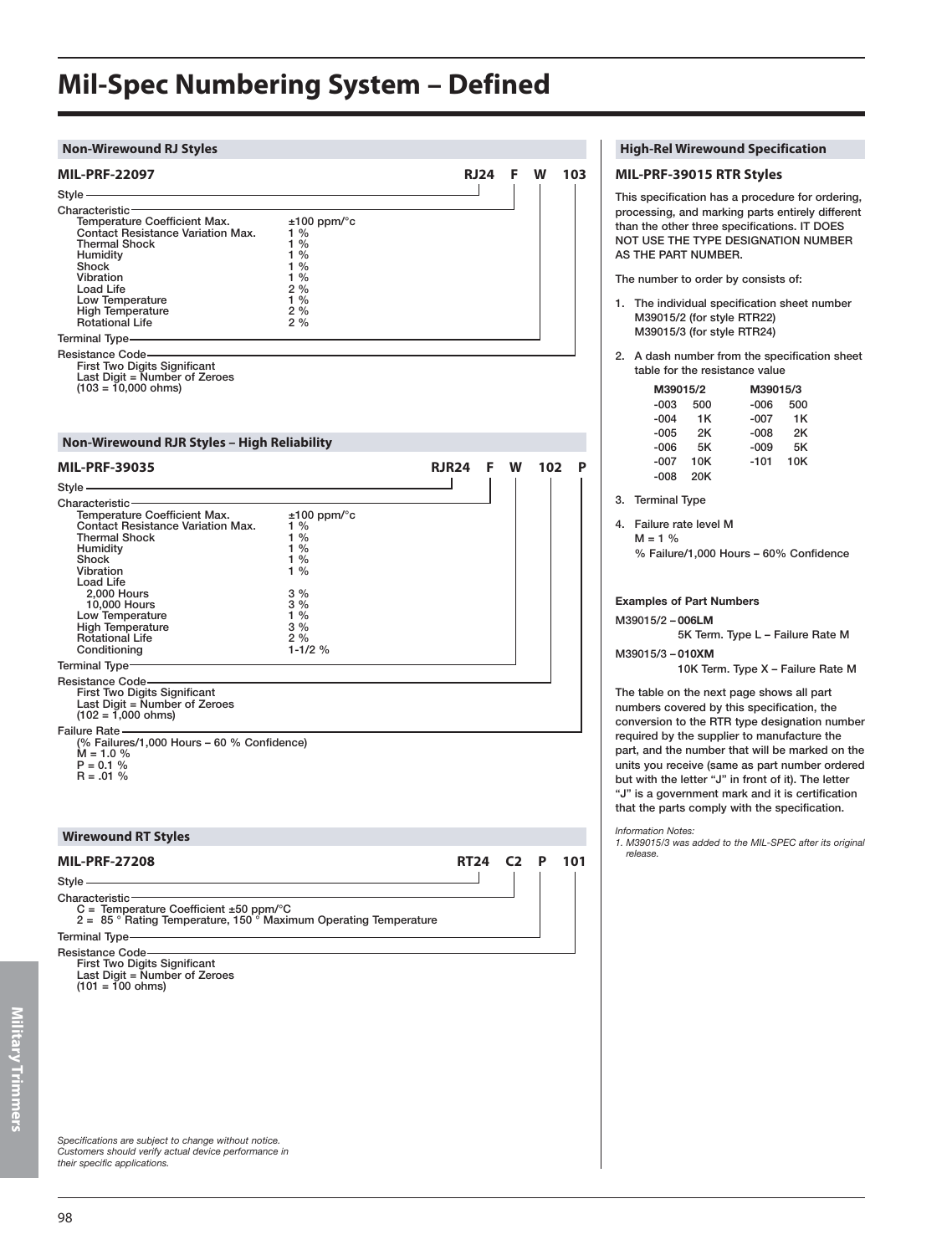## **Mil-Spec Numbering System – How to Order**

#### **Bourns High Reliability Mil-Spec Part Numbers**

| <b>Order By</b>      | Process By*       | <b>Marked With</b>    | <b>Terminal Types</b> | <b>Failure Rate</b> |
|----------------------|-------------------|-----------------------|-----------------------|---------------------|
| M39015/2-003(TS)(FR) | RTR22D(TS)501(FR) | JM39015/2-003(TS)(FR) |                       |                     |
| M39015/2-004(TS)(FR) | RTR22D(TS)102(FR) | JM39015/2-004(TS)(FR) |                       |                     |
| M39015/2-005(TS)(FR) | RTR22D(TS)202(FR) | JM39015/2-005(TS)(FR) | L, P, W, X            | м                   |
| M39015/2-006(TS)(FR) | RTR22D(TS)502(FR) | JM39015/2-006(TS)(FR) |                       |                     |
| M39015/2-007(TS)(FR) | RTR22D(TS)103(FR) | JM39015/2-007(TS)(FR) |                       |                     |
| M39015/2-008(TS)(FR) | RTR22D(TS)203(FR) | JM39015/2-008(TS)(FR) |                       |                     |
| M39015/3-006(TS)(FR) | RTR24D(TS)501(FR) | JM39015/3-006(TS)(FR) | <b>P. W. X</b>        | M                   |
| M39015/3-007(TS)(FR) | RTR24D(TS)102(FR) | JM39015/3-007(TS)(FR) |                       |                     |
| M39015/3-008(TS)(FR) | RTR24D(TS)202(FR) | JM39015/3-008(TS)(FR) | <b>P. W. X</b>        | м                   |
| M39015/3-009(TS)(FR) | RTR24D(TS)502(FR) | JM39015/3-009(TS)(FR) |                       |                     |
| M39015/3-010(TS)(FR) | RTR24D(TS)103(FR) | JM39015/3-010(TS)(FR) |                       |                     |

*\*May also order using this part number.*

### **Qualified Part Numbers**

#### **RT/RTR22 (Commercial Model 3250)**

| <b>Standard</b><br><b>Values</b> |            | <b>RT22C2</b> |            | <b>Nominal</b><br><b>Resolution</b> |           |
|----------------------------------|------------|---------------|------------|-------------------------------------|-----------|
| (ohms)                           | L          | P             | W          | $\boldsymbol{\mathsf{x}}$           | (percent) |
| 10                               | –          |               | –          |                                     |           |
| 20                               |            |               |            |                                     |           |
| 50                               | RT22C2L500 | RT22C2P500    | RT22C2W500 | RT22C2X500                          | 0.80      |
| 100                              | RT22C2L101 | RT22C2P101    | RT22C2W101 | RT22C2X101                          | 0.90      |
| 200                              | RT22C2L201 | RT22C2P201    | RT22C2W201 | RT22C2X201                          | 0.70      |
| 500                              | RT22C2L501 | RT22C2P501    | RT22C2W501 | RT22C2X501                          | 0.60      |
| 1K                               | RT22C2L102 | RT22C2P102    | RT22C2W102 | RT22C2X102                          | 0.40      |
| 2K                               | RT22C2L202 | RT22C2P202    | RT22C2W202 | RT22C2X202                          | 0.30      |
| 5K                               | RT22C2L502 | RT22C2P502    | RT22C2W502 | RT22C2X502                          | 0.25      |
| 10K                              | RT22C2L103 | RT22C2P103    | RT22C2W103 | RT22C2X103                          | 0.19      |
| 20K                              | RT22C2L203 | RT22C2P203    | RT22C2W203 | RT22C2X203                          | 0.16      |

| <b>Standard</b><br><b>Values</b> |             | <b>Nominal</b><br><b>Resolution</b> |                    |                    |           |
|----------------------------------|-------------|-------------------------------------|--------------------|--------------------|-----------|
| (ohms)                           |             | P                                   | W                  | <b>X</b>           | (percent) |
| 10                               |             | –                                   |                    | –                  | –         |
| 20                               |             |                                     |                    |                    |           |
| 50                               |             |                                     |                    |                    |           |
| 100                              |             |                                     |                    |                    |           |
| 200                              |             |                                     |                    |                    | –         |
| 500                              | RTR22DL501M | RTR22DP501M                         | RTR22DW501M        | RTR22DX501M        | 0.60      |
| 1K                               | RTR22DL102M | RTR22DP102M                         | RTR22DW102M        | <b>RTR22DX102M</b> | 0.40      |
| 2K                               | RTR22DL202M | RTR22DP202M                         | RTR22DW202M        | RTR22DX202M        | 0.30      |
| 5K                               | RTR22DL502M | RTR22DP502M                         | <b>RTR22DW502M</b> | <b>RTR22DX502M</b> | 0.25      |
| 10K                              | RTR22DL103M | RTR22DP103M                         | RTR22DW103M        | RTR22DX103M        | 0.19      |
| 20K                              | RTR22DL203M | RTR22DP203M                         | RTR22DW203M        | RTR22DX203M        | 0.16      |

*Bourns reserves the right per MIL-PRF-39035 to substitute a higher grade temperature characteristic or failure rate (QPL) than requested.*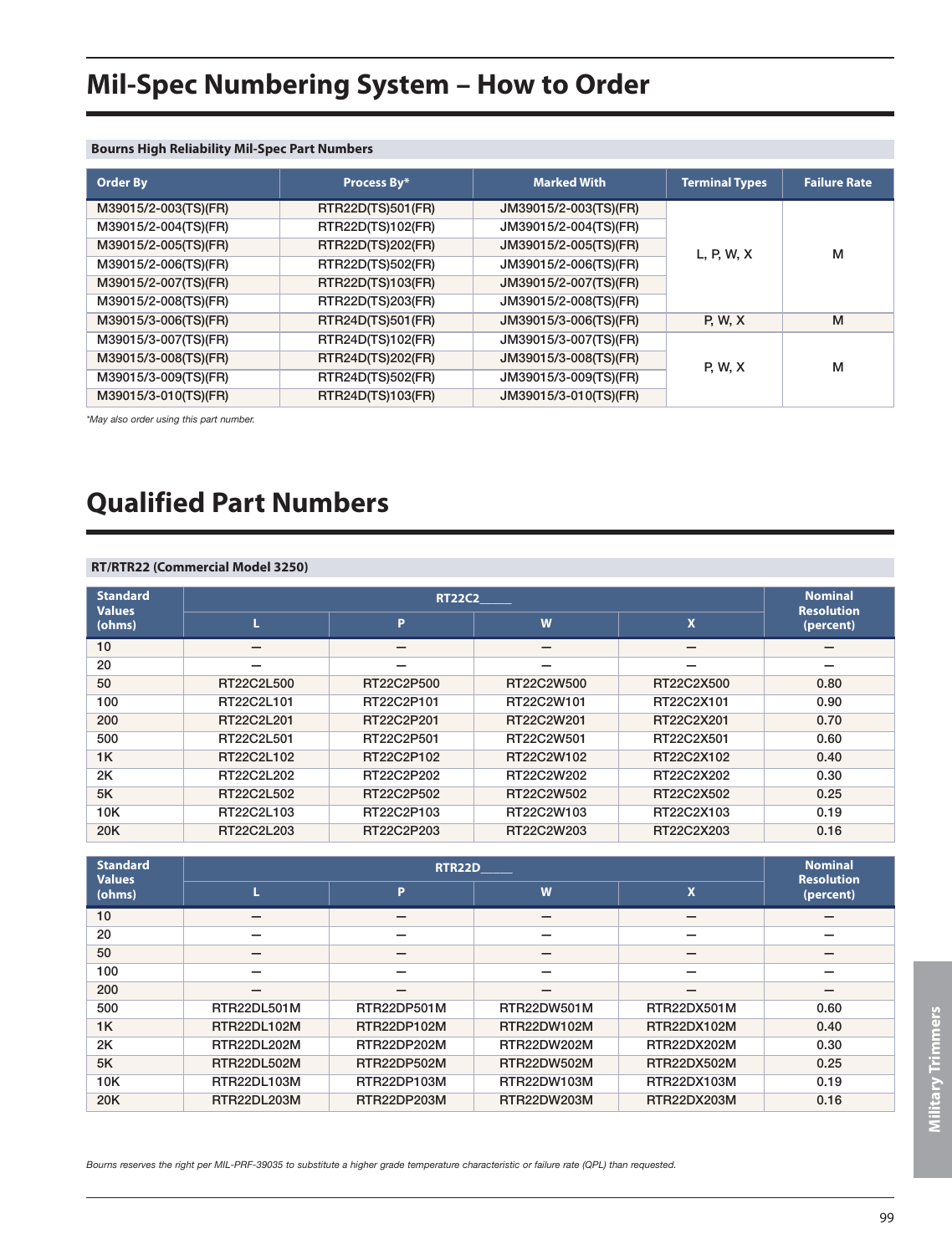## **Qualified Part Numbers**

#### **RT/RTR24 (Commercial Model 3290)**

| <b>Standard</b><br><b>Values</b> |            | <b>RT24C2</b> |            | <b>RTR24D</b> |             |                           | <b>Nominal</b><br><b>Resolution</b> |
|----------------------------------|------------|---------------|------------|---------------|-------------|---------------------------|-------------------------------------|
| (ohms)                           | D          | W             | X          | P             | W           | $\boldsymbol{\mathsf{x}}$ | (percent)                           |
| 10                               | RT24C2P100 | RT24C2W100    | RT24C2X100 |               |             | –                         | 1.11                                |
| 20                               | RT24C2P200 | RT24C2W200    | RT24C2X200 |               |             |                           | 0.93                                |
| 50                               | RT24C2P500 | RT24C2W500    | RT24C2X500 |               |             | –                         | 0.62                                |
| 100                              | RT24C2P101 | RT24C2W101    | RT24C2X101 |               |             |                           | 0.60                                |
| 200                              | RT24C2P201 | RT24C2W201    | RT24C2X201 |               | _           |                           | 0.54                                |
| 500                              | RT24C2P501 | RT24C2W501    | RT24C2X501 | RTR24DP501*   | RTR24DW501* | RTR24DX501*               | 0.42                                |
| 1K                               | RT24C2P102 | RT24C2W102    | RT24C2X102 | RTR24DP102*   | RTR24DW102* | RTR24DX102*               | 0.33                                |
| 2K                               | RT24C2P202 | RT24C2W202    | RT24C2X202 | RTR24DP202*   | RTR24DW202* | RTR24DX202*               | 0.26                                |
| 5K                               | RT24C2P502 | RT24C2W502    | RT24C2X502 | RTR24DP502*   | RTR24DW502* | RTR24DX502*               | 0.20                                |
| 10K                              | RT24C2P103 | RT24C2W103    | RT24C2X103 | RTR24DP103*   | RTR24DW103* | RTR24DX103*               | 0.17                                |

*\*Last letter in number is failure rate level. M = 1.0 %*

#### **RT12 (Commercial Model 3057)**

| <b>Standard</b><br><b>Values</b> | <b>RT12C2</b> |            |            | <b>Nominal</b><br><b>Resolution</b> |
|----------------------------------|---------------|------------|------------|-------------------------------------|
| (ohms)                           | L             | P          | Ÿ          | (percent)                           |
| 10                               | RT12C2L100    | RT12C2P100 | RT12C2Y100 | 2.40                                |
| 20                               | RT12C2L200    | RT12C2P200 | RT12C2Y200 | 1.90                                |
| 50                               | RT12C2L500    | RT12C2P500 | RT12C2Y500 | 1.40                                |
| 100                              | RT12C2L101    | RT12C2P101 | RT12C2Y101 | 1.00                                |
| 200                              | RT12C2L201    | RT12C2P201 | RT12C2Y201 | 0.86                                |
| 500                              | RT12C2L501    | RT12C2P501 | RT12C2Y501 | 0.89                                |
| 1 <sub>K</sub>                   | RT12C2L102    | RT12C2P102 | RT12C2Y102 | 0.72                                |
| 2K                               | RT12C2L202    | RT12C2P202 | RT12C2Y202 | 0.58                                |
| 5K                               | RT12C2L502    | RT12C2P502 | RT12C2Y502 | 0.43                                |
| 10K                              | RT12C2L103    | RT12C2P103 | RT12C2Y103 | 0.34                                |
| 20K                              | RT12C2L203    | RT12C2P203 | RT12C2Y203 | 0.31                                |

#### **RT26 (Commercial Model 3260)**

| <b>Standard</b><br><b>Values</b> | <b>RT26C2</b> | <b>Nominal</b><br><b>Resolution</b> |           |
|----------------------------------|---------------|-------------------------------------|-----------|
| (ohms)                           | W             | X                                   | (percent) |
| 10                               | RT26C2W100    | RT26C2X100                          | 1.90      |
| 20                               | RT26C2W200    | RT26C2X200                          | 1.50      |
| 50                               | RT26C2W500    | RT26C2X500                          | 1.25      |
| 100                              | RT26C2W101    | RT26C2X101                          | 1.00      |
| 200                              | RT26C2W201    | RT26C2X201                          | 0.94      |
| 500                              | RT26C2W501    | RT26C2X501                          | 0.58      |
| 1K                               | RT26C2W102    | RT26C2X102                          | 0.50      |
| 2Κ                               | RT26C2W202    | RT26C2X202                          | 0.45      |
| 5K                               | RT26C2W502    | RT26C2X502                          | 0.34      |

#### **RJ22 (Commercial Model 3252)**

| <b>Standard</b><br><b>Values</b> | <b>RJ22F</b>       |                   |                   |                   |  |
|----------------------------------|--------------------|-------------------|-------------------|-------------------|--|
| (ohms)                           | L                  | P                 | W                 | $\mathbf x$       |  |
| 10                               | <b>RJ22FL100</b>   | <b>R.I22FP100</b> | <b>R.I22FW100</b> | <b>R.I22FX100</b> |  |
| 20                               | <b>R.I22FI 200</b> | <b>R.I22FP200</b> | <b>R.I22FW200</b> | <b>R.I22FX200</b> |  |
| 50                               | <b>RJ22FL500</b>   | <b>RJ22FP500</b>  | <b>RJ22FW500</b>  | <b>RJ22FX500</b>  |  |
| 100                              | R.122FI 101        | <b>R.I22FP101</b> | <b>R.I22FW101</b> | <b>R.I22FX101</b> |  |
| 200                              | <b>R.I22FI 201</b> | <b>R.I22FP201</b> | <b>R.I22FW201</b> | <b>R.I22FX201</b> |  |
| 500                              | RJ22FL501          | <b>R.I22FP501</b> | <b>R.I22FW501</b> | <b>R.I22FX501</b> |  |
| 1K                               | RJ22FL102          | RJ22FP102         | <b>RJ22FW102</b>  | RJ22FX102         |  |
| 2K                               | <b>R.I22FI 202</b> | <b>R.I22FP202</b> | <b>R.I22FW202</b> | <b>R.I22FX202</b> |  |
| 5K                               | RJ22FL502          | R.I22FP502        | <b>R.I22FW502</b> | R.I22FX502        |  |
| 10K                              | R.I22FI 103        | R.J22FP103        | <b>R.I22FW103</b> | R.J22FX103        |  |
| 20K                              | RJ22FL203          | RJ22FP203         | RJ22FW203         | RJ22FX203         |  |
| 25K                              | R.I22FI 253        | <b>R.I22FP253</b> | <b>R.I22FW253</b> | R.I22FX253        |  |
| 50K                              | RJ22FL503          | RJ22FP503         | RJ22FW503         | RJ22FX503         |  |
| 100K                             | R.122FI 104        | R.I22FP104        | <b>R.I22FW104</b> | <b>R.I22FX104</b> |  |
| 250K                             | <b>RJ22FL254</b>   | <b>R.I22FP254</b> | <b>R.I22FW254</b> | <b>R.I22FX254</b> |  |
| 500K                             | RJ22FL504          | R.J22FP504        | <b>R.I22FW504</b> | <b>R.I22FX504</b> |  |
| 1 MEG                            | RJ22FL105          | RJ22FP105         | RJ22FW105         | RJ22FX105         |  |

*Bourns reserves the right per MIL-R-39035 to substitute a higher grade temperature characteristic or failure rate (QPL) than requested.*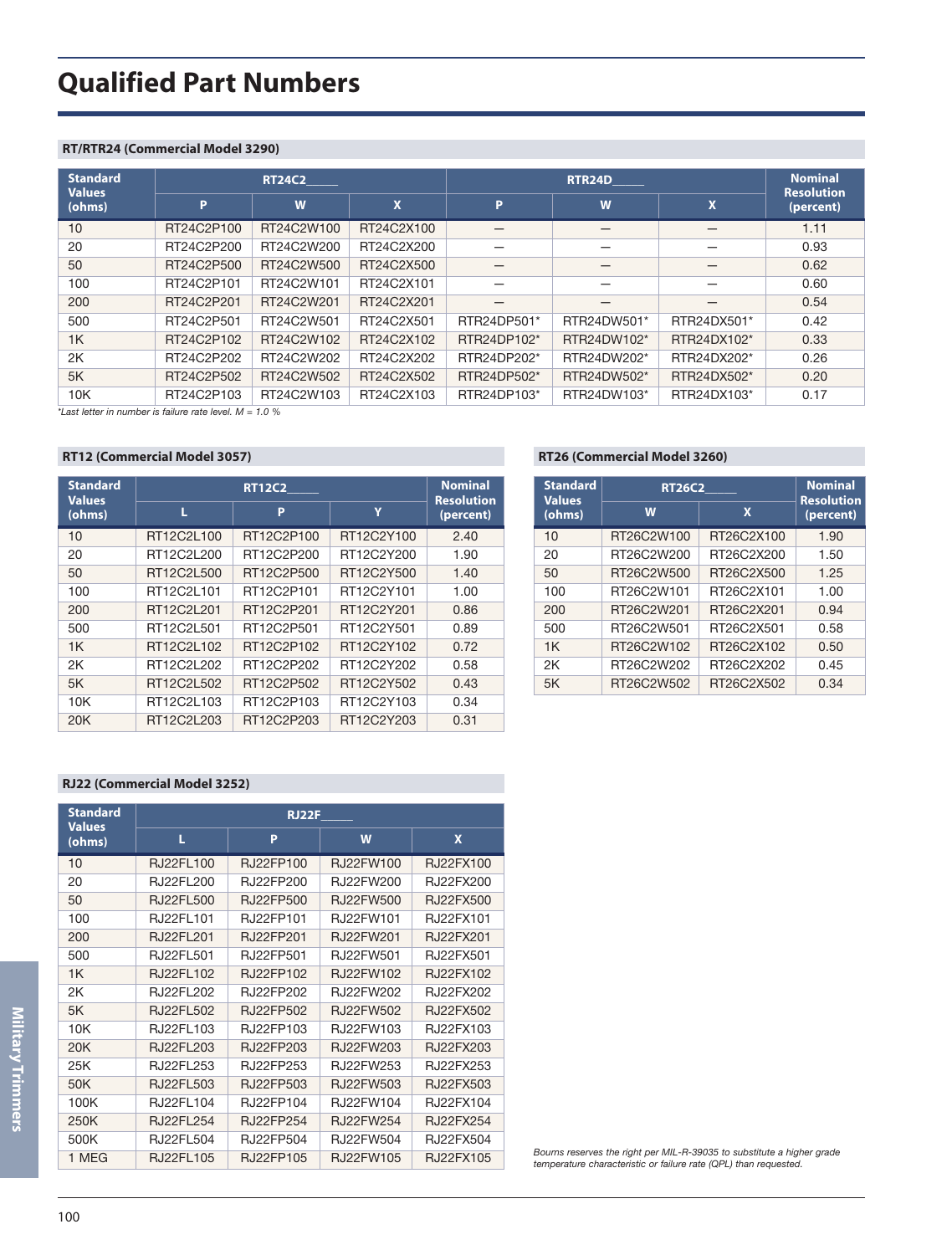## **Qualified Part Numbers**

#### **RJ24 (Commercial Model 3296 for P, W, X; Model 3292 for L)**

| <b>Standard</b><br><b>Values</b> | <b>RJ24F</b>     |                  |                  |                  |  |  |
|----------------------------------|------------------|------------------|------------------|------------------|--|--|
| (ohms)                           | L                | P                | W                | X                |  |  |
| 10                               | <b>RJ24FL100</b> | <b>RJ24FP100</b> | RJ24FW100        | <b>RJ24FX100</b> |  |  |
| 20                               | RJ24FL200        | <b>RJ24FP200</b> | <b>RJ24FW200</b> | RJ24FX200        |  |  |
| 50                               | <b>RJ24FL500</b> | <b>RJ24FP500</b> | RJ24FW500        | <b>RJ24FX500</b> |  |  |
| 100                              | RJ24FL101        | RJ24FP101        | RJ24FW101        | RJ24FX101        |  |  |
| 200                              | <b>RJ24FL201</b> | <b>RJ24FP201</b> | RJ24FW201        | RJ24FX201        |  |  |
| 500                              | <b>RJ24FL501</b> | <b>RJ24FP501</b> | RJ24FW501        | RJ24FX501        |  |  |
| 1K                               | <b>RJ24FL102</b> | RJ24FP102        | RJ24FW102        | <b>RJ24FX102</b> |  |  |
| 2K                               | <b>RJ24FL202</b> | <b>RJ24FP202</b> | RJ24FW202        | <b>RJ24FX202</b> |  |  |
| 5K                               | <b>RJ24FL502</b> | RJ24FP502        | RJ24FW502        | RJ24FX502        |  |  |
| 10K                              | RJ24FL103        | RJ24FP103        | RJ24FW103        | RJ24FX103        |  |  |
| 20K                              | RJ24FL203        | RJ24FP203        | RJ24FW203        | RJ24FX203        |  |  |
| 25K                              | RJ24FL253        | RJ24FP253        | RJ24FW253        | RJ24FX253        |  |  |
| 50K                              | <b>RJ24FL503</b> | RJ24FP503        | RJ24FW503        | RJ24FX503        |  |  |
| 100K                             | RJ24FL104        | RJ24FP104        | RJ24FW104        | RJ24FX104        |  |  |
| 250K                             | <b>RJ24FL254</b> | <b>RJ24FP254</b> | <b>RJ24FW254</b> | <b>RJ24FX254</b> |  |  |
| 500K                             | RJ24FL504        | RJ24FP504        | RJ24FW504        | RJ24FX504        |  |  |
| 1 MEG                            | <b>RJ24FL105</b> | RJ24FP105        | RJ24FW105        | <b>RJ24FX105</b> |  |  |

#### **RJR24 (Commercial Model 3296)**

| <b>Standard</b><br><b>Values</b> | <b>RJR24F</b>      |             |             |  |  |
|----------------------------------|--------------------|-------------|-------------|--|--|
| (ohms)                           | P                  | W           | X           |  |  |
| 10                               | RJR24FP100*        | RJR24FW100* | RJR24FX100* |  |  |
| 20                               | <b>RJR24FP200*</b> | RJR24FW200* | RJR24FX200* |  |  |
| 50                               | RJR24FP500*        | RJR24FW500* | RJR24FX500* |  |  |
| 100                              | RJR24FP101*        | RJR24FW101* | RJR24FX101* |  |  |
| 200                              | RJR24FP201*        | RJR24FW201* | RJR24FX201* |  |  |
| 500                              | RJR24FP501*        | RJR24FW501* | RJR24FX501* |  |  |
| 1K                               | RJR24FP102*        | RJR24FW102* | RJR24FX102* |  |  |
| 2K                               | <b>RJR24FP202*</b> | RJR24FW202* | RJR24FX202* |  |  |
| 5K                               | RJR24FP502*        | RJR24FW502* | RJR24FX502* |  |  |
| 10K                              | RJR24FP103*        | RJR24FW103* | RJR24FX103* |  |  |
| 20K                              | RJR24FP203*        | RJR24FW203* | RJR24FX203* |  |  |
| 25K                              | RJR24FP253*        | RJR24FW253* | RJR24FX253* |  |  |
| 50K                              | RJR24FP503*        | RJR24FW503* | RJR24FX503* |  |  |
| 100K                             | RJR24FP104*        | RJR24FW104* | RJR24FX104* |  |  |
| 250K                             | RJR24FP254*        | RJR24FW254* | RJR24FX254* |  |  |
| 500K                             | RJR24FP504*        | RJR24FW504* | RJR24FX504* |  |  |
| 1 MEG                            | RJR24FP105*        | RJR24FW105* | RJR24FX105* |  |  |

#### **RJ/RJR26 (Commercial Model 3262; Commercial Model 3266 for A & B)**

| <b>Standard</b><br><b>Values</b> | RJ26F            |                  |                  | RJR26F             |             |                           |                    |             |
|----------------------------------|------------------|------------------|------------------|--------------------|-------------|---------------------------|--------------------|-------------|
| (ohms)                           | P                | W                | $\mathbf{x}$     | P                  | W           | $\boldsymbol{\mathsf{x}}$ | $A***$             | $R**$       |
| 10                               | RJ26FP100        | RJ26FW100        | RJ26FX100        | RJR26FP100*        | RJR26FW100* | RJR26FX100*               | RJR26FA100*        | RJR26FB100* |
| 20                               | <b>RJ26FP200</b> | <b>RJ26FW200</b> | <b>RJ26FX200</b> | RJR26FP200*        | RJR26FW200* | RJR26FX200*               | RJR26FA200*        | RJR26FB200* |
| 50                               | <b>RJ26FP500</b> | <b>RJ26FW500</b> | <b>RJ26FX500</b> | <b>RJR26FP500*</b> | RJR26FW500* | <b>RJR26FX500*</b>        | <b>RJR26FA500*</b> | RJR26FB500* |
| 100                              | <b>RJ26FP101</b> | RJ26FW101        | RJ26FX101        | RJR26FP101*        | RJR26FW101* | RJR26FX101*               | RJR26FA101*        | RJR26FB101* |
| 200                              | <b>RJ26FP201</b> | <b>RJ26FW201</b> | <b>RJ26FX201</b> | RJR26FP201*        | RJR26FW201* | RJR26FX201*               | RJR26FA201*        | RJR26FB201* |
| 500                              | <b>RJ26FP501</b> | <b>RJ26FW501</b> | RJ26FX501        | RJR26FP501*        | RJR26FW501* | RJR26FX501*               | RJR26FA501*        | RJR26FB501* |
| 1K                               | <b>RJ26FP102</b> | RJ26FW102        | RJ26FX102        | RJR26FP102*        | RJR26FW102* | RJR26FX102*               | RJR26FA102*        | RJR26FB102* |
| 2K                               | RJ26FP202        | <b>RJ26FW202</b> | RJ26FX202        | RJR26FP202*        | RJR26FW202* | RJR26FX202*               | RJR26FA202*        | RJR26FB202* |
| 5K                               | <b>RJ26FP502</b> | <b>RJ26FW502</b> | <b>RJ26FX502</b> | RJR26FP502*        | RJR26FW502* | RJR26FX502*               | RJR26FA502*        | RJR26FB502* |
| 10K                              | RJ26FP103        | RJ26FW103        | RJ26FX103        | RJR26FP103*        | RJR26FW103* | RJR26FX103*               | RJR26FA103*        | RJR26FB103* |
| 20K                              | RJ26FP203        | RJ26FW203        | RJ26FX203        | RJR26FP203*        | RJR26FW203* | RJR26FX203*               | RJR26FA203*        | RJR26FB203* |
| 25K                              | RJ26FP253        | RJ26FW253        | RJ26FX253        | RJR26FP253*        | RJR26FW253* | RJR26FX253*               | RJR26FA253*        | RJR26FB253* |
| 50K                              | RJ26FP503        | RJ26FW503        | RJ26FX503        | RJR26FP503*        | RJR26FW503* | RJR26FX503*               | RJR26FA503*        | RJR26FB503* |
| 100K                             | RJ26FP104        | RJ26FW104        | RJ26FX104        | RJR26FP104*        | RJR26FW104* | RJR26FX104*               | RJR26FA104*        | RJR26FB104* |
| 200K                             |                  |                  |                  | RJR26FP204*        | RJR26FW204* | RJR26FX204*               | RJR26FA204*        | RJR26FB204* |
| 250K                             | <b>RJ26FP254</b> | RJ26FW254        | RJ26FX254        | RJR26FP254*        | RJR26FW254* | RJR26FX254*               | RJR26FA254*        | RJR26FB254* |
| 500K                             | <b>RJ26FP504</b> | <b>RJ26FW504</b> | <b>RJ26FX504</b> | RJR26FP504*        | RJR26FW504* | RJR26FX504*               | RJR26FA504*        | RJR26FB504* |
| 1 MEG                            | RJ26FP105        | RJ26FW105        | RJ26FX105        | RJR26FP105*        | RJR26FW105* | RJR26FX105*               | RJR26FA105*        | RJR26FB105* |

*\*Last letter in number is failure rate level. M = 1.0 %; P = 0.1 %; R = 0.01 % \*\*Model RJR26FA commercial model is 3266W. Model RJR26FB commercial model is 3266X.*

*Bourns reserves the right per MIL-PRF-39035 to substitute a higher grade temperature characteristic or failure rate (QPL) than requested.*